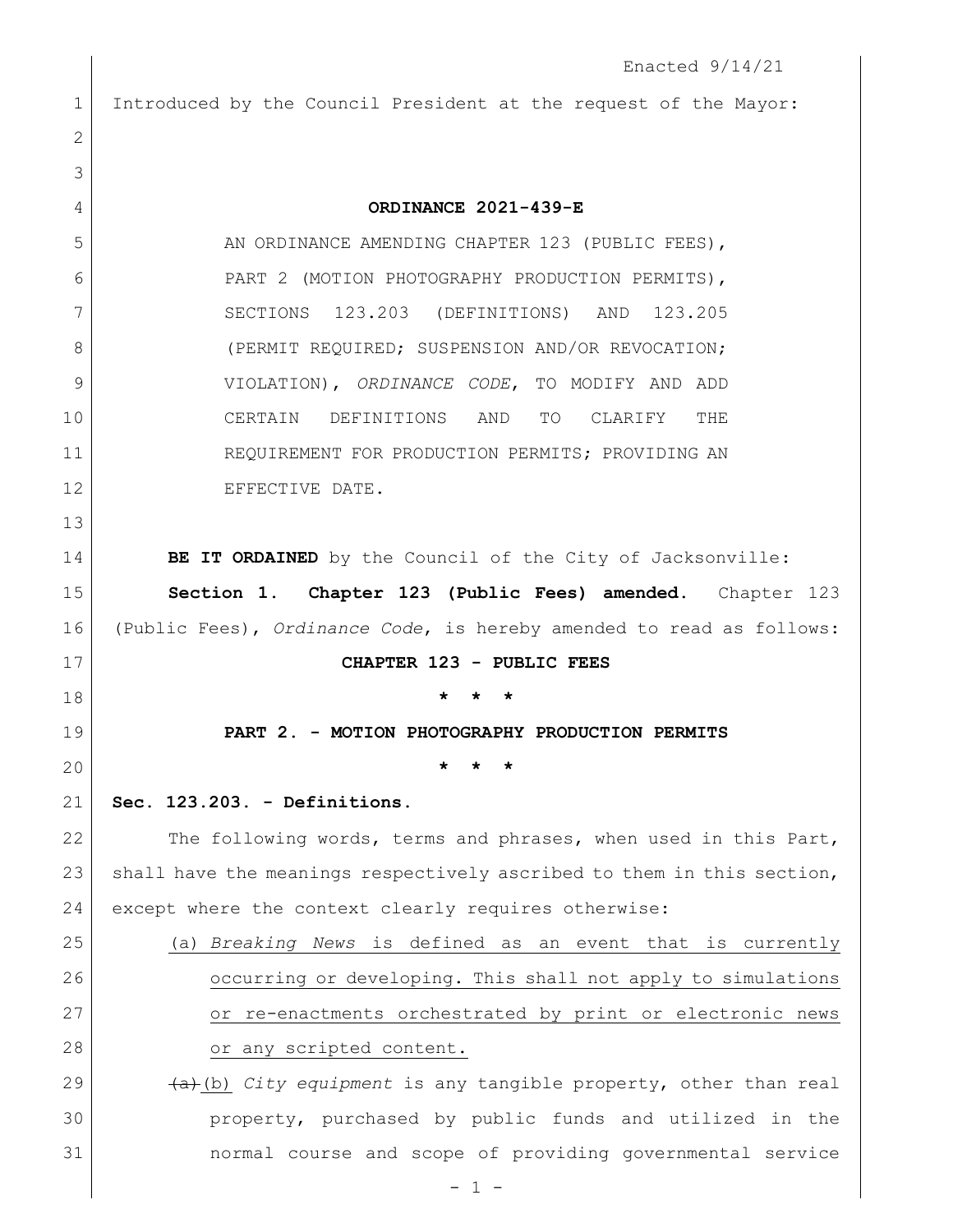| 1  | by the City of Jacksonville.                                    |
|----|-----------------------------------------------------------------|
| 2  | (b) (c) City facility is any public street, sidewalk, place or  |
| 3  | building owned or controlled by or under the jurisdiction       |
| 4  | of the City of Jacksonville to include, but not be limited      |
| 5  | to, City parks and recreation facilities, <del>the ALLTEL</del> |
| 6  | Municipal Stadiumincluding all grounds surrounding all          |
| 7  | sports complex facilities, including the Coliseum, and City     |
| 8  | Hall.                                                           |
| 9  | (d) Commercial means film, video, digital, or other electronic  |
| 10 | or distribution to further business<br>sale<br>media for        |
| 11 | interests.                                                      |
| 12 | (e) Executive Director is the Executor Director of the Office   |
| 13 | of Economic Development.                                        |
| 14 | (d) (f) Film Commissioner is the Manager of the Film and        |
| 15 | Television Commission, a division of the Office of Economic     |
| 16 | Development.                                                    |
| 17 | (e) (g) Motion photography is the commercial taking of still,   |
| 18 | live, or motion picture production whether made on or by        |
| 19 | film, video, digital, or any other electronic device used       |
| 20 | to produce theatrical motion pictures, television, and          |
| 21 | streaming entertainment motion pictures, industrial motion      |
| 22 | pictures, television commercials, social media, internet-       |
| 23 | based content, animation, or print media, regardless of         |
| 24 | platform, is the commercial taking or making of a motion        |
| 25 | picture, television, videotape, or film production utilizing    |
| 26 | City equipment or utilizing City facilities. This term shall    |
| 27 | include, and a production permit shall be required for, such    |
| 28 | commercial productions on private property not at a studio      |
| 29 | erection of tents or<br>involving the<br>other temporary        |
| 30 | structures or involving the use of pyrotechnics, explosives,    |
| 31 | or other incendiary devices. This term shall not include the    |
|    | $-2-$                                                           |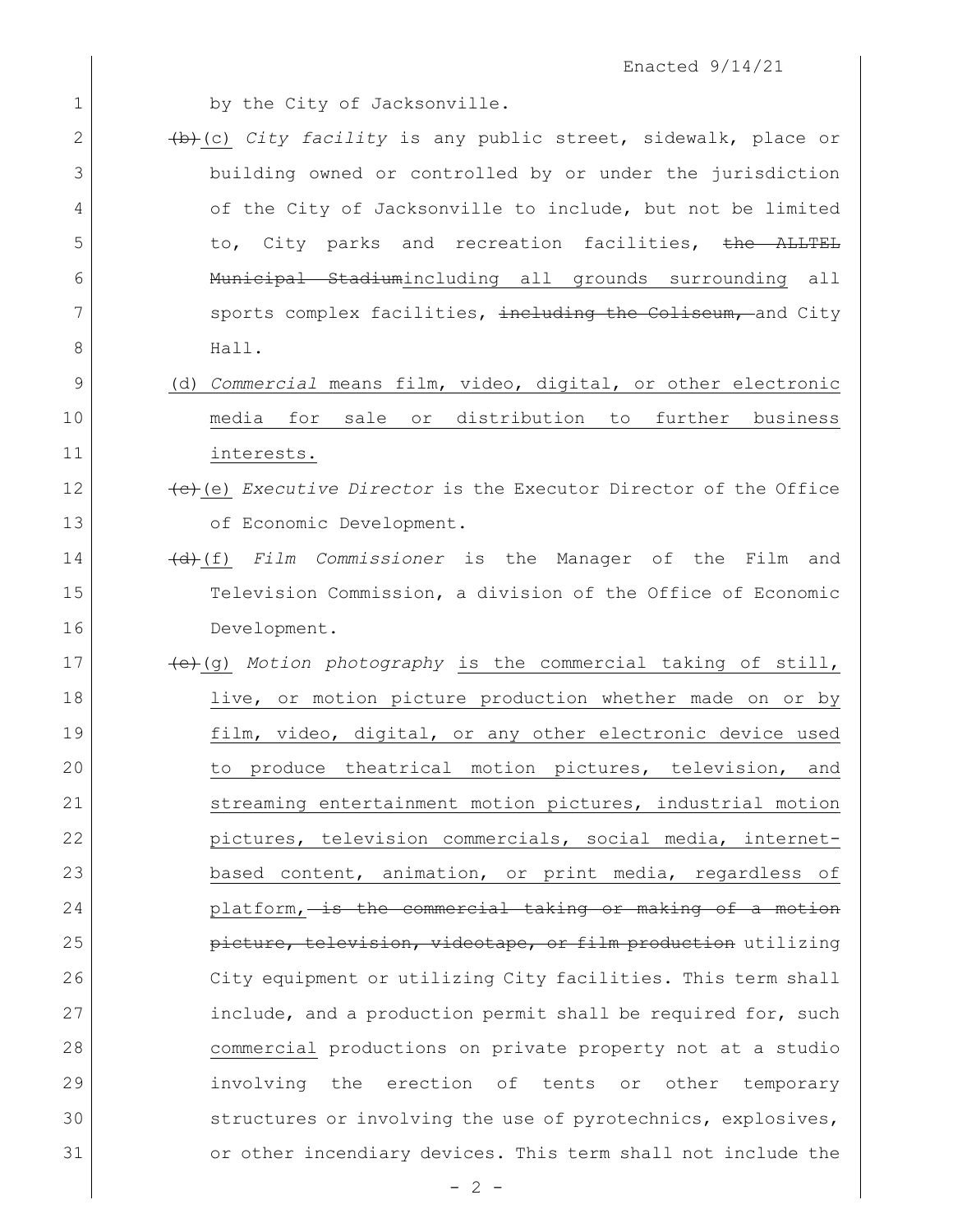|                | Enacted $9/14/21$                                                           |
|----------------|-----------------------------------------------------------------------------|
| $\mathbf 1$    | shooting of such film at studios constructed for such                       |
| 2              | purpose where no City equipment or City facilities are                      |
| 3              | involved and shall not include any breaking news. news                      |
| 4              | feature, still photography, or documentary production.                      |
| 5              | $\overline{f}$ (h) Production permit (also referred to herein as permit) is |
| 6              | the permit required by this Part.                                           |
| 7              | (Ord. 97-881-E, § 1; Ord. 2012-364-E, § 10)                                 |
| 8              |                                                                             |
| $\overline{9}$ | Sec. 123.205. - Permit required; suspension and/or revocation;              |
| 10             | violation.                                                                  |
| 11             | (a) No person shall film or take photos or do any other type of             |
| 12             | motion photography for any commercial purpose within a state                |
| 13             | or local publicly owned or controlled site, facility, or                    |
| 14             | right-of-way within the City of Jacksonville without first                  |
| 15             | obtaining a permit.                                                         |
| 16             | (b) Exceptions. Nothing in this section shall require any permit            |
| 17             | from:                                                                       |
| 18             | Any individuals filming, taking photos, or videotaping<br>(i)               |
| 19             | only for their own personal or family use.                                  |
| 20             | (ii) Employees of print or electronic news media when                       |
| 21             | filming breaking news events as previously defined.                         |
| 22             | (iii) Any student of a secondary school or college or                       |
| 23             | university when filming, taking photos, or videotaping                      |
| 24             | for educational purposes while using a hand-held                            |
| 25             | camera, one camera on one tripod (with the exception                        |
| 26             | of such use on public transit and public transit                            |
| 27             | platforms), hand-held props and/or hand-held equipment                      |
| 28             | with a cast, crew, and personnel of three or fewer                          |
| 29             | people who are: (1) not asserting exclusive use of City                     |
| 30             | owned or controlled property; (2) not using prop                            |
| 31             | weapons, fire, pyrotechnics, animals, prop vehicles,                        |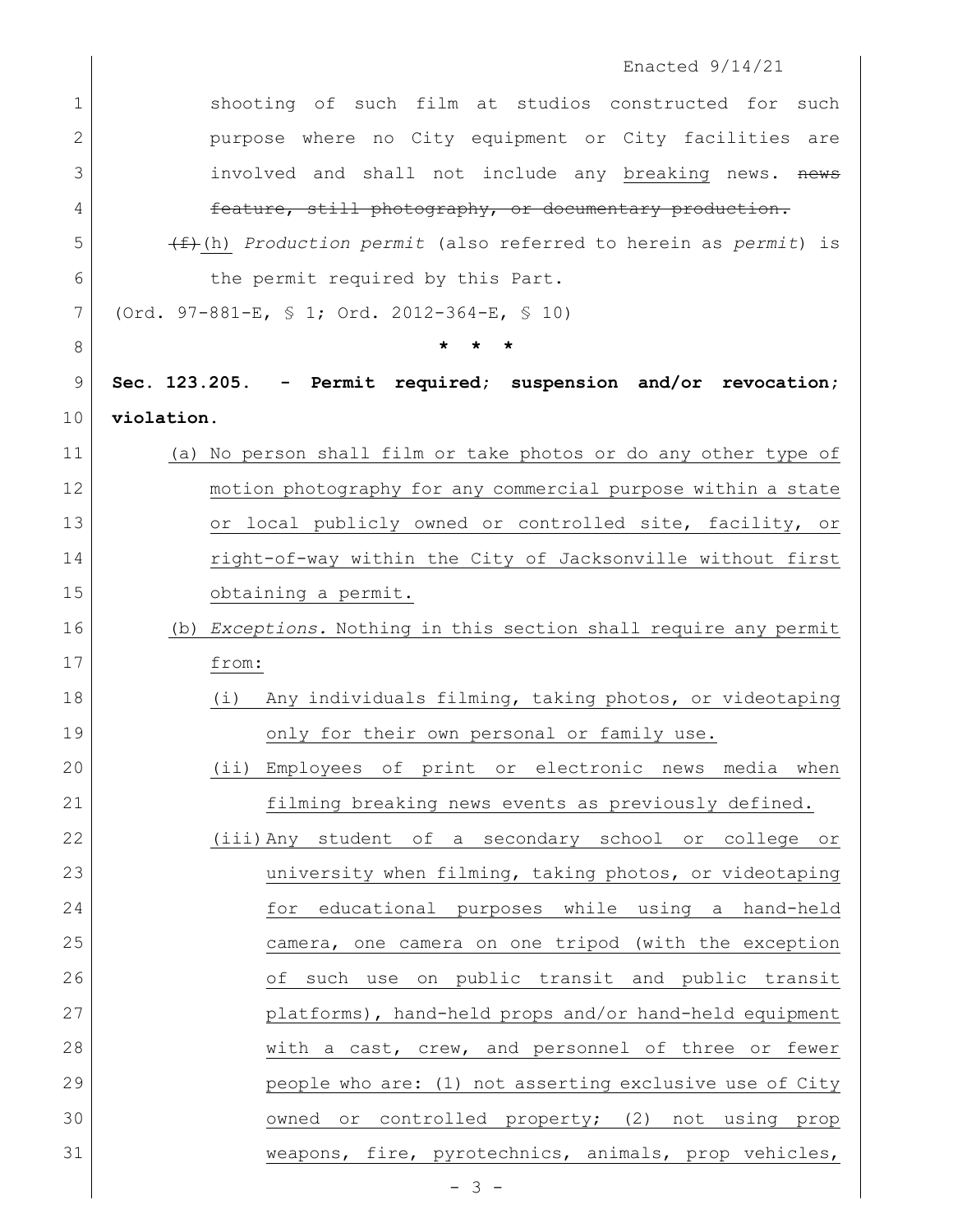## Enacted 9/14/21

| $\mathbf 1$    | stunts, or actors in police, fire, or other emergency   |
|----------------|---------------------------------------------------------|
| $\overline{2}$ | uniform; (3)<br>not requesting parking<br>personnel     |
| 3              | privileges for production vehicles; (4) not fighting,   |
| 4              | whether real or simulated; (5) not using or projecting  |
| 5              | noise with profane, vulgar, or indecent language or     |
| 6              | other language in public that is likely to incite       |
| 7              | violence or panic; (6) not creating noise which is      |
| 8              | frequent, habitual, or long, and plainly audible at a   |
| 9              | distance of one hundred (100) feet from the area where  |
| 10             | the individual is located; (7) not filming or taking    |
| 11             | photos at state or local publicly City owned or         |
| 12             | controlled property subject to contract by a private    |
| 13             | party; (8) not simulating the use or sale of drugs;     |
| 14             | and, (9) not otherwise requesting an exemption from     |
| 15             | the City's rules and regulations or engaging in conduct |
| 16             | that would require an exemption from the City's rules   |
| 17             | and regulations.                                        |

 $\left( \frac{a}{a}(c) \right)$  No person shall advertise, engage in, participate in, and/or start any motion photography production unless a production permit shall first have been obtained from and signed by the Executive Director, or designee. Violation of 22 this section shall be punishable as a class "D" offense as defined in Section 632.101.

 (b)(d) Failure to comply with the terms and conditions of the production permit once issued shall be grounds for immediate suspension of the production until such time as the noncompliance is remedied. The suspension shall be 28 initially communicated orally, followed by a written suspension order. Continued failure to comply with the terms and conditions of the production permit may result in revocation of the permit. Continuation of the production in